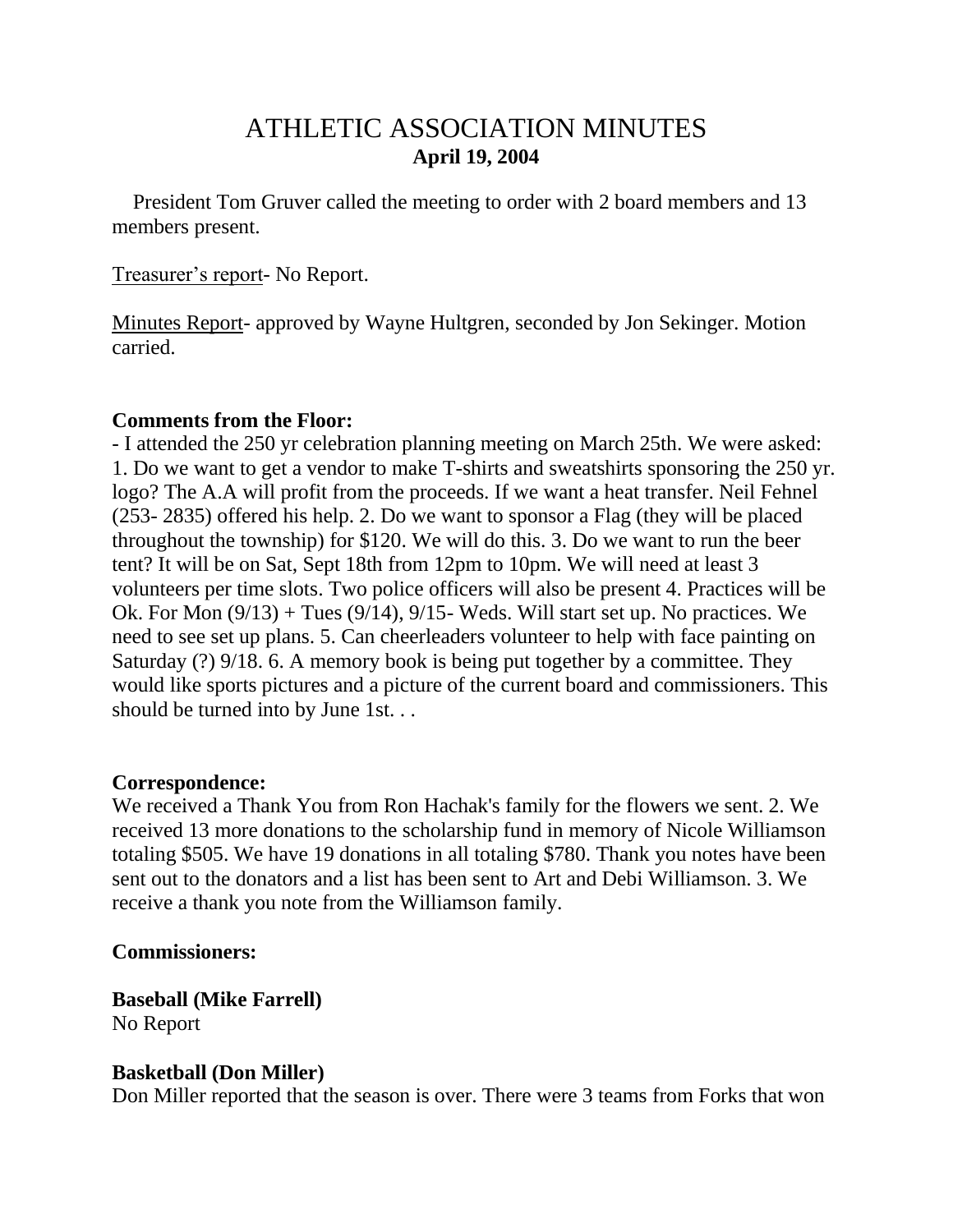the championship. The 11 yr. old girls team coached by John O'Neil, the 15 yr. old girls team coached by Mary Heilman and the 15 yr. old boys team coached by Dave Mazzie

#### **Soccer (Cary Salkin & Jon Seckinger)**

Reported that the spring season is under way.

#### **Cheerleading (Billie Weiss)**

No Report

# **Wrestling (Mark Hammerstone)**

Mark Hammerstone reported that they had the end of the year banquet. The players received gifts. Mark submitted a bill for the coaches and players and also a bill from Gold Cup Sporting Goods. .

# **Softball (Bob Schaming)**

Bob Schaming reported that the season is under way. He is still taking T-ball sign ups. Tee ball games will start at the end of April. He has enough coaches. He will provide his coaches with a snack bar schedule.

**Football (Fran Tone)**

No Report

#### **Lacrosse (Tom Ellison)**

Tom Ellison reported that he has 45 5th-6th graders and 23 3rd +4th graders. Tom Gruver brought up that the Meco field is not really playable- could the township fix it? Tom Ellison asked to use the soccer gields and was given the Ok from the soccer commissioners. Tom Ellison requested a list of players from sign-ups who have paid to play . .

# **Committees:**

#### **Snack Bars (Wayne Hultgren)**

Wayne Hultgren reported that the baseball snack bar is up and running.

# **Background checks (Mike Farrell)**

Tom Gruver reported that they are going well. Tom Ellison asked if Marty Frankenfield needed one since he has one from the township because of his work at the community center.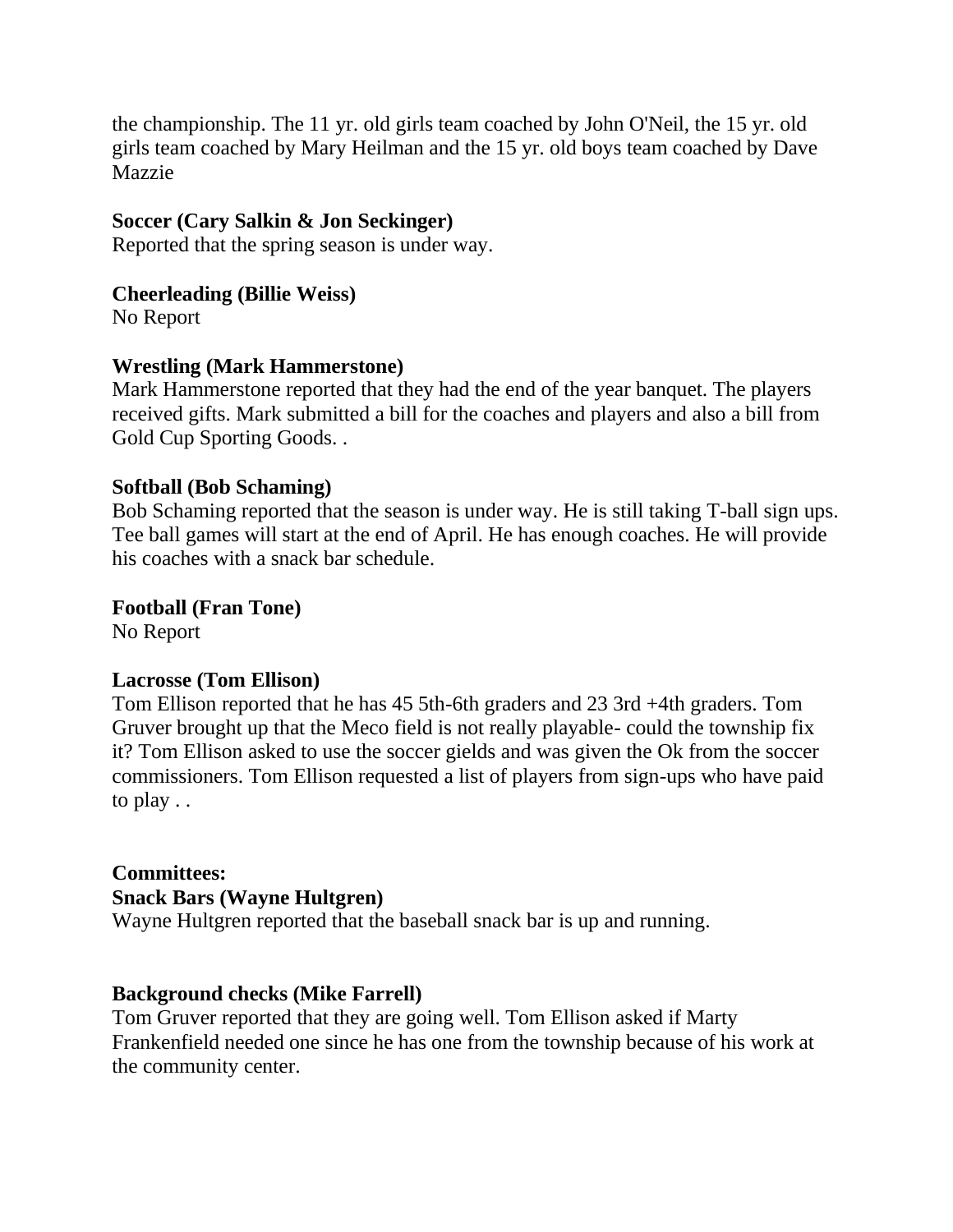#### **Scholarship (Tom Gruver)**

-We need to provide Easton High School and Notre Dame High School with the forms. Tom Gruver will contact Ed Moore about this. . .

#### **Website (Mike Farrell and Jim Mazurowski)**

- No Report.

# **Awards Committee: (Tom Gruver)**

- No report.

#### **Registrations (Phyllis Naiden)**

-The new computer is in, Jerry Stefanelli designed the new progran. This will list the volunteer hours. He needs the data from the old system to fill in information. The new program will be in effect for the fall sign ups- May 22nd, June 5th.

# **Recreation Board**

No report.

# **Dance (Wayne Hultgren)**

Wayne Hultgren reported that there will be 2 dances in May.  $4/30 + 5/1$  will be baseball. 5/14 +5/15 will be softball. He met with the township supervisor. She would like 1 chaperone per 20 kids. Wayne feels if the sport does not provide the chaperones they should not receive money. We need coaches to pass the information on. The commissioner of a representative should be present at the dance. For the open dances, all sports will be asked to provide chaperones.

#### **Old Business :**

- The gift for a championship team was raised from \$10 to \$20 per player. - The database is up and running.